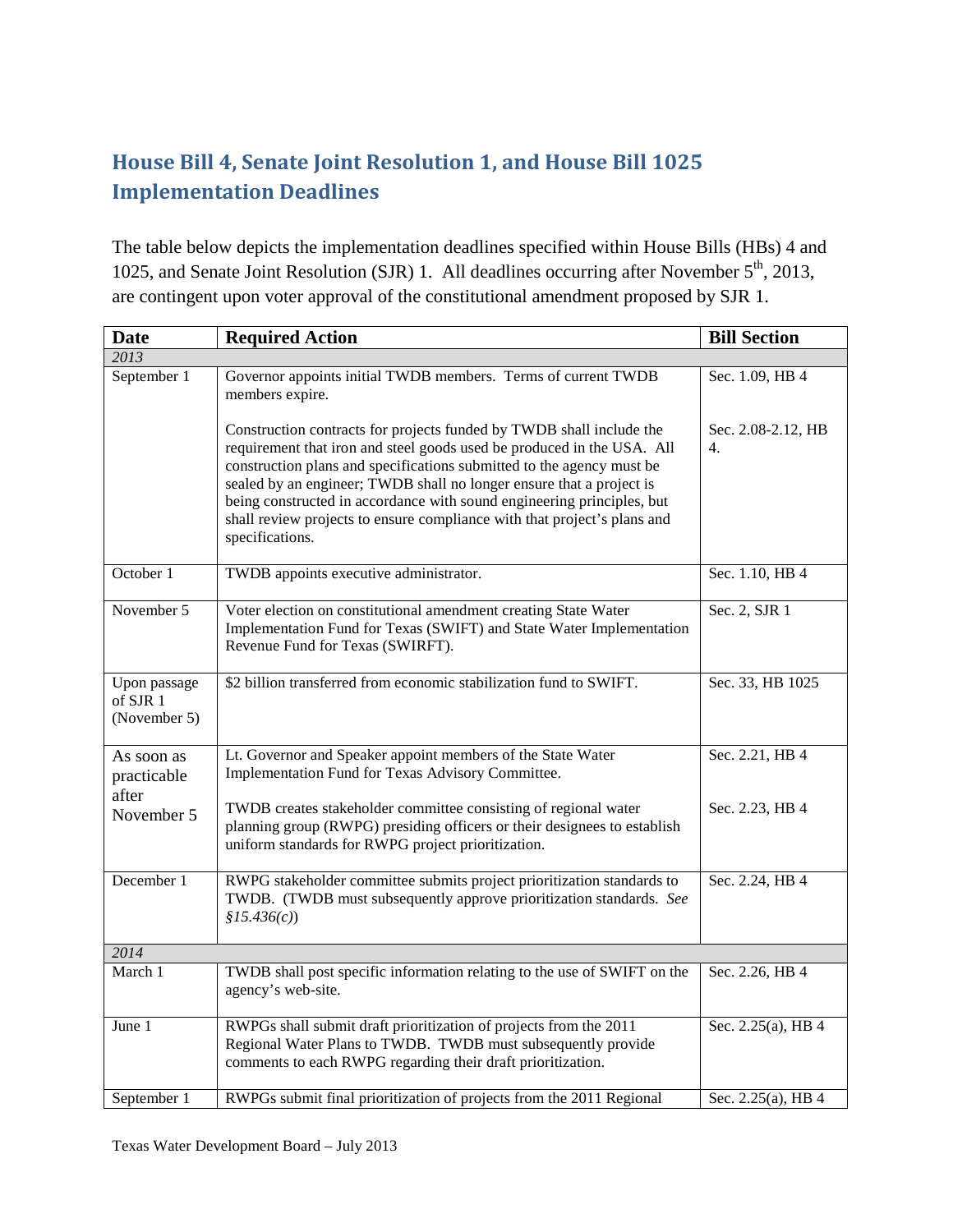|                                 | Water Plans to TWDB.                                                                                                                                                                                                                 |                       |  |
|---------------------------------|--------------------------------------------------------------------------------------------------------------------------------------------------------------------------------------------------------------------------------------|-----------------------|--|
|                                 | SWIFT Advisory Committee submits recommendations to TWDB<br>regarding rules relating to the allocation of funds for specific purposes and<br>for prioritizing projects.                                                              | Sec. 2.22(a), HB $4$  |  |
| December 1                      | TWDB shall provide a report to the Governor, Lt. Governor, Speaker of<br>the House, and members of the Legislature regarding the use of the<br>SWIFT. (This report shall be provided by December 1 of every even-<br>numbered year.) | Sec. 2.02, HB 4       |  |
| December $1 -$<br>March 1, 2015 | TWDB shall adopt rules relating to the allocation of funds for specific<br>purposes and for prioritizing projects.                                                                                                                   | Sec. 2.22(b), HB 4    |  |
| 2015                            |                                                                                                                                                                                                                                      |                       |  |
| March 1                         | Deadline for TWDB adoption of rules.                                                                                                                                                                                                 | Sec. 2.22(b), HB 4    |  |
| 2016                            |                                                                                                                                                                                                                                      |                       |  |
| January 5                       | RWPGs submit 2016 regional water plans including prioritized project<br>lists.                                                                                                                                                       | Sec. $2.25(b)$ , HB 4 |  |
| December 1                      | TWDB shall provide a report to the Governor, Lt. Governor, Speaker of<br>the House, and members of the Legislature regarding the use of the<br>SWIFT. (This report shall be provided by December 1 of every even-<br>numbered year.) | Sec. 2.02, HB 4       |  |